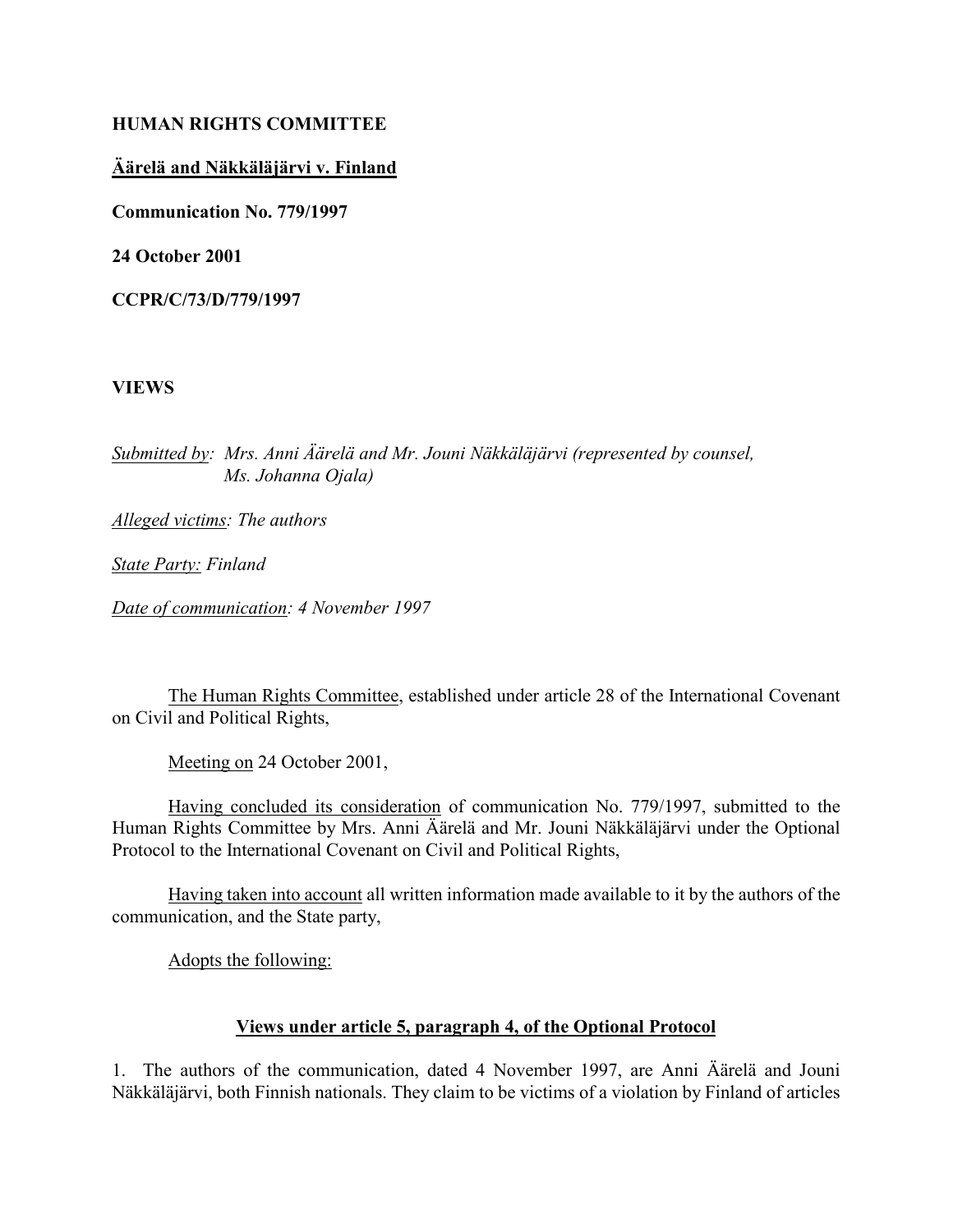2, paragraph 3, 14, paragraphs 1 and 2, and 27 of the Covenant. They are represented by counsel.

## The facts as submitted

2.1 The authors are reindeer breeders of Sami ethnic origin and members of the Sallivaara Reindeer Herding Co-operative. The Co-operative has 286,000 hectares of State-owned land available for reindeer husbandry. On 23 March 1994, the Committee declared a previous communication, brought by the authors among others and which alleged that logging and road-construction activities in certain reindeer husbandry areas violated article 27 of the Covenant, inadmissible for non-exhaustion of domestic remedies. (1) In particular, the Committee considered that the State party had shown that article 27 could be invoked in the relevant domestic proceedings, which the authors should have engaged before coming to the Committee. Thereafter, following unsuccessful negotiations, the authors brought a suit in the Lappi District Court of first instance against the National Forestry and Park Service (Forestry Service). The suit sought the enjoinder, on the basis inter alia of article 27 of the Covenant, of any logging or road-construction in the Mirhaminmaa-Kariselkä area. This area is said to be amongst the best winter herding lands of the Sallivara Co-operative.

2.2 On 30 August 1996, the District Court decided, following an on-site forest inspection at the authors' request, to prohibit logging or road construction in the 92 hectare Kariselkä area, but to allow it in the Mirhaminmaa area. (2) The Court applied a test of "whether the harmful effects of felling are so great that they can be deemed to deny to the Sami a possibility of reindeer herding that is part of their culture, is adapted to modern developments, and is profitable and rational". The Court considered that logging in the Mirhaminmaa area would be of long-term benefit to reindeer herding in the area and would be convergent with those interests. In the Kariselkä area, differing environmental conditions meant that there would be a considerable long-term decrease in lichen reserves. Relying inter alia on the decisions of the Committee, (3) the Court found that these effects of logging, combined with the fact that the area was an emergency feeding ground, would prevent reindeer herding in that area. A factor in the decision was the disclosure that an expert testifying for the Forestry Service disclosed he had not visited the forest in question. After the decision, logging duly proceeded in the Mirhaminmaa area.

2.3 On appeal by the Forestry Service to the Rovaniemi Court of Appeal, the Forestry Board sought the then exceptional measure of oral hearings. The Court granted this motion, while rejecting the author's motion that the appellate court itself conduct an on-site inspection. The expert witness, having in the meanwhile examined the forest, repeated his first instance testimony for the Forestry Service. Another expert witness for the Forestry Service testified that the authors' herding co-operative would not suffer greatly in the reduction of herding land through the logging in question, however the Court was not informed that the witness already had proposed to the authorities that the authors' herd should be reduced by 500 owing to serious overgrazing.

2.4 On 11 July 1997, the Appeal Court, reversing the first instance decision, allowed logging also in the Kariselkä area, and awarded costs of 75,000 Finnish marks against the authors. (4) The Court took a different view of the expert evidence. It found that the small area of logging proposed (which would not involve further roadworks) would have minimal effects on the quantities of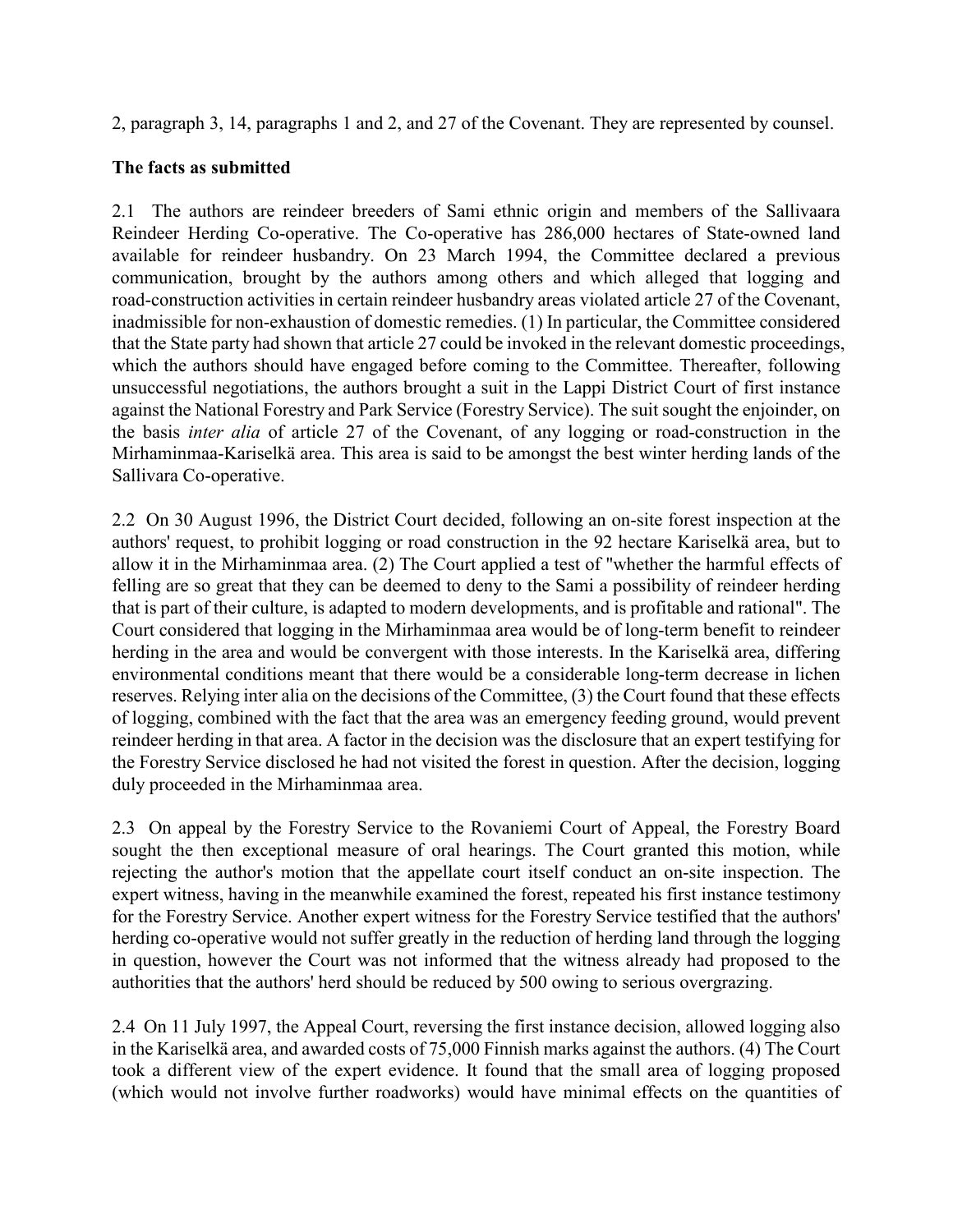arboreal lichen and, over time, increase the amounts of ground lichen. In light of the finding that the area was not the main winter pasture and in recent years had not been used as a back-up area, the Court

 concluded it had not been shown that there would be adverse effects on reindeer in the long run and even the immediate effects would be small. The authors were not made aware by the Appeal Court or the Forestry Service that the latter had presented allegedly distorted arguments to the Court based on the Committee's finding of no violation of article 27 of the Covenant in the separate case of Jouni Länsman et al. v. Finland. (5) The authors learned of this brief only upon receiving the Appeal Court's judgement, in which it stated that the material had been taken into account, but that an opportunity for the authors to comment was "manifestly unnecessary". On 29 October 1997, the Supreme Court decided, in its discretion and without giving reasons, not to grant leave to appeal. Thereafter, logging took place in the Kariselkä area, but no roads were constructed.

2.5 On 15 December 1997, the Ombudsman decided that the municipality of Inari and its mayor had exerted inappropriate pressure on the authors by formally asking them to withdraw from their legal proceedings, but did not find that the Forestry Service had acted unlawfully or otherwise wrongly. (6) The Ombudsman limited his remedy to bringing this conclusion to the attention of the parties. On 1 June 1998, a decision of the Ministry of Agriculture and Forestry (of 13 November 1997) entered into effect reducing the permissible size of the Sallivaara herd by 500 head from 9,000 to 8,500 animals. On 3 and 11 November 1998, the Forestry Service required a total sum of over 20,000 Finnish marks from the authors towards meeting the costs judgement. (7) This sum distrained by the Forestry Service corresponds to a major share of the authors' taxable income.

# The complaint

3.1 The authors claim a violation of article 27 of the Covenant in that the Appeal Court allowed logging and road construction in the Kariselkä area, comprising the best winter lands of the authors' herding co-operative. The authors contend that this logging in the herding lands, coupled with a reduction at the same time of the permissible number of reindeer, amounts to a denial of their right to enjoy their culture, in community with other Sami, for which the survival of reindeer herding is essential.

3.2 The authors claim a violation of article 14, paragraphs 1 and 2, of the Covenant, contending that the Appeal Court was not impartial, having pre-judged the outcome of the case and violated the principle of equality of arms in (i) allowing oral hearings while denying an on-site inspection and (ii) taking into account material information without providing an opportunity to the other party to comment. The authors also contend that the award of costs against the authors at the appellate level, having succeeded at first instance, represents bias and effectively prevents other Sami from invoking Covenant rights to defend their culture and livelihood. There is no State assistance available to impecunious litigants to satisfy the imposition of costs. (8)

3.3 The authors also claim improper influence was exerted by the Forestry Service while the case was before the courts. They claim to have been harassed, to have had public meetings arranged to criticise them, to have had the municipality formally request withdrawal of the suit or risk endangering the herding co-operative's economic development, and to have had the Forestry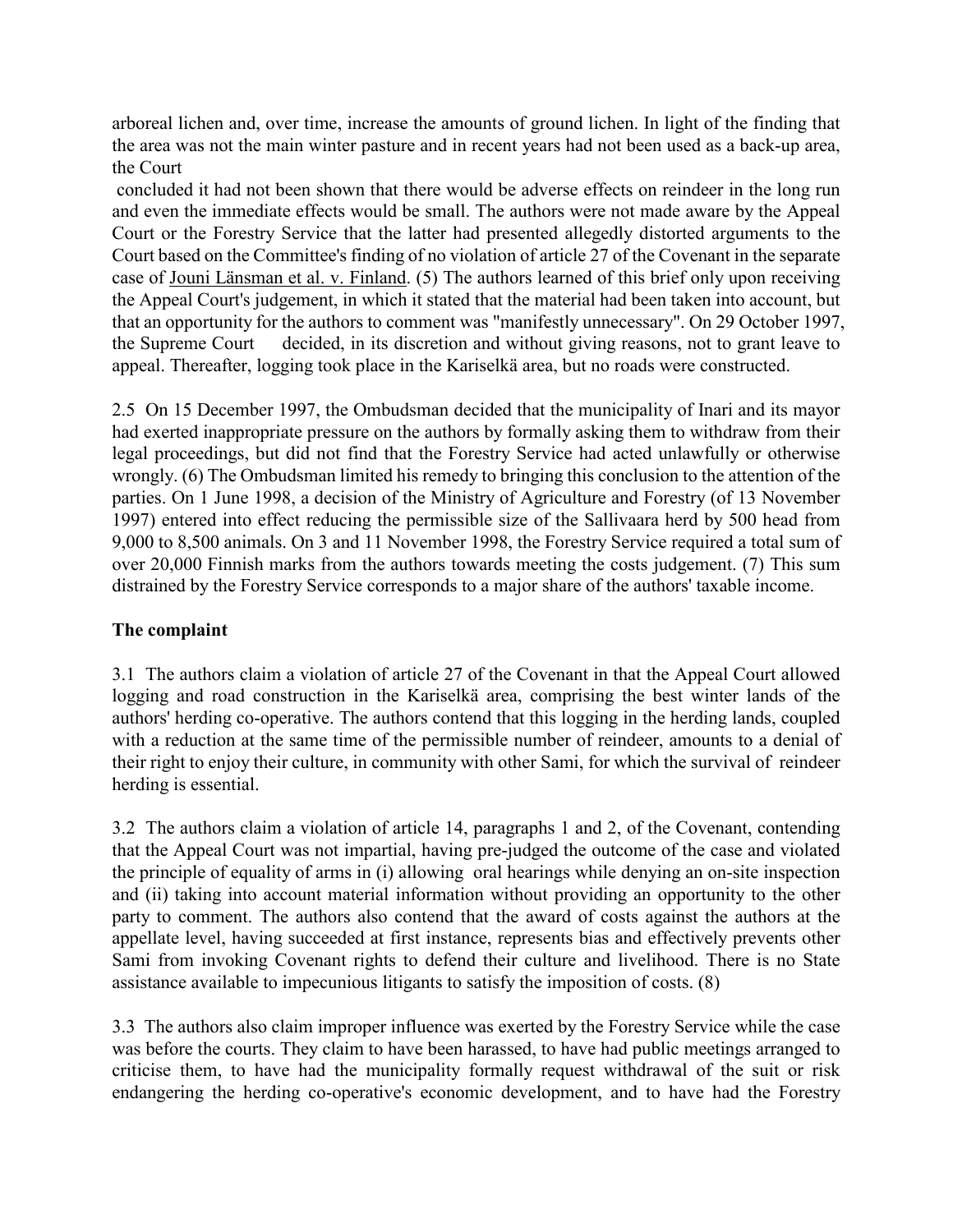Service make unfounded allegations of criminal conduct against one of the authors.

3.4 The authors claim that the Supreme Court's unreasoned decision denying leave to appeal violated the right to an effective remedy within the meaning of article 2, paragraph 3, of the Covenant. They contend that the denial of leave to appeal to the Supreme Court, where a miscarriage of justice, in violation of article 14, had been demonstrated, means no effective remedy existed for that violation.

## The State party's submissions with respect to the admissibility and merits of the communication

4.1 The State party responded to the communication by submission dated 10 April 1999. The State party contests the admissibility of the case. It argues that, in respect of some claims, domestic remedies have not been exhausted. As the authors did not appeal against the part of the first instance judgement that allowed logging and road construction in the Mirhaminmaa area, they have not exhausted available domestic remedies and that part of the claim is not admissible under article 5, paragraph 2 (b), of the Optional Protocol.

4.2 The State party argues that no violation of any provision of the Covenant has been shown. As to the claims under article 27, the State party accepts that the Sami community is an ethnic minority protected under that provision, and that individuals are entitled to its protection. It accepts further that reindeer husbandry is an accepted part of Sami culture and is accordingly protected under article 27 insofar as is essential to the Sami culture and necessary for its survival.

4.3 The State party argues however, referring to Lovelace v. Canada (9) and Ilmari Länsman et al. v. Finland, (10) that not every interference which in some limited way alters previous conditions can be regarded as a denial of article 27 rights. In the Länsman case, the Committee articulated a test of whether the impact is "so substantial that it does effectively deny [article 27 rights]". The State party also refers to jurisprudence of the Norwegian Supreme Court and the European Commission on Human Rights requiring serious and significant interference with indigenous interests before justiciable issues arise. (11)

4.4 In the present case, the State party emphasises the limited extent of the Kariselkä logging, amounting to 92 hectares of a total of 286,000 hectares of the Co-operative's total lands. The State party refers to the facts in the <u>Jouni Länsman et al. v. Finland</u> (12) case, where the Committee considered logging covering 3,000 of 255,000 hectares not to disclose a violation of article 27.

4.5 The State party points out that the author's claims were thoroughly examined in two courts, which considered the case explicitly in the light of article 27 of the Covenant. The courts heard expert witnesses, examined extensive documentary material and conducted an on-site inspection before coming to an evaluation of the facts. The Court of Appeal determined that the lichen pastures were poor, and that logging would assist the recovery of such lichen. (13) The intermediate cutting envisaged was also a lower impact form of logging that would have less significant effects, and was less than the logging envisaged in the Jouni Länsman case where the Committee found no breach. The State party also contests whether the Kariselkä area could be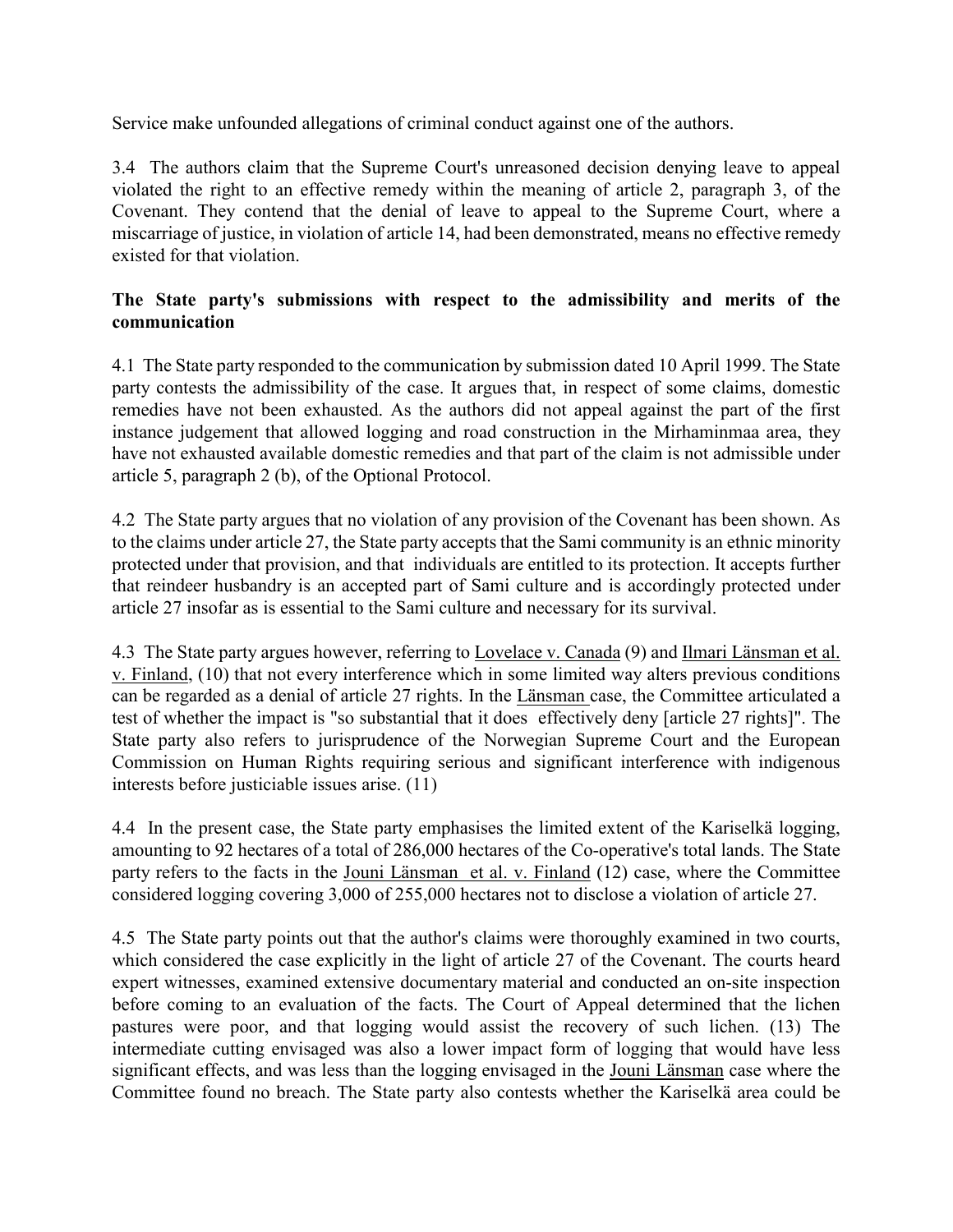described as "best (winter) herding lands", noting that the Court found that the area was not the main pasture area in winter, and in recent years had not even been used as a back-up area.

4.6 The State party also emphasises that, as required by the Committee in Jouni Länsman, the affected persons effectively participated in the decisions affecting them. The Forestry Service plans were developed in consultation with reindeer owners as key stakeholder groups. The Sallivaara Committee's opinion resulted in a course being adopted different to that originally recommended by the Wilderness Committee to reconcile forestry and herding, including a reduced area available to forestry. In this connection the State party refers extensively to the legal obligations on the Forestry Service to sustainably manage and protect natural resources, including the requirements of Sami reindeer herding culture. (14) Accordingly, the State party argues that the different interests of forestry and reindeer husbandry have been properly weighed in coming to the most appropriate forestry management measures.

4.7 T he State party points to the Committee's approval of this kind of reconciliation in Ilmari Länsman, where it considered that for planned economic activities to be consistent with article 27 the authors had to be able to continue to benefit from husbandry. The measures contemplated here also assist reindeer husbandry by stabilizing lichen supplies and are compatible with it. Moreover, many herdsmen, including the authors, practise forestry on their lands in addition to pursuing husbandry.

4.8 Finally, the State party contends that, contrary to the authors' assertion, no decision to reduce reindeer numbers has been made, although the Herdsmen's Committees and the Sami Parliament have provided opinions.

4.9 In sum, the State party argues with respect to this claim that the authors' right to enjoy Sami culture, including reindeer husbandry, has been appropriately taken into consideration in the case. While the logging and consequential waste will temporarily have certain adverse effects on the pasture, it has not been shown that the consequences would create considerable and long-term effects which would prevent the authors from continuing reindeer herding in the area to its present extent. On the contrary, it has been indicated that due to heavy grazing the pastures were in bad condition and needed to recover. Furthermore, the area in question is a very small proportion of the Co-operative's area, and during winter the area has been used mostly at times of crisis in the 1970s and 1980s.

4.10 As to the authors' claims under article 14, the State party rejects that either the imposition of legal costs or the procedures pursued by the courts reveal violations of article 14.

4.11 As to the imposition of costs, the State party points out that under its law there is an obligation for the losing party to pay, when sought, the reasonable legal costs of the successful party. (15) The law does not alter this situation when the parties are a private individual and public authority, or when the case involves human rights issues. These principles are the same in many other States, including Austria, Germany, Norway and Sweden, and are justified as a means of avoiding unnecessary legal proceedings and delays. The State party argues this mechanism, along with free legal aid for lawyers' expenses, ensures equality in the courts between plaintiffs and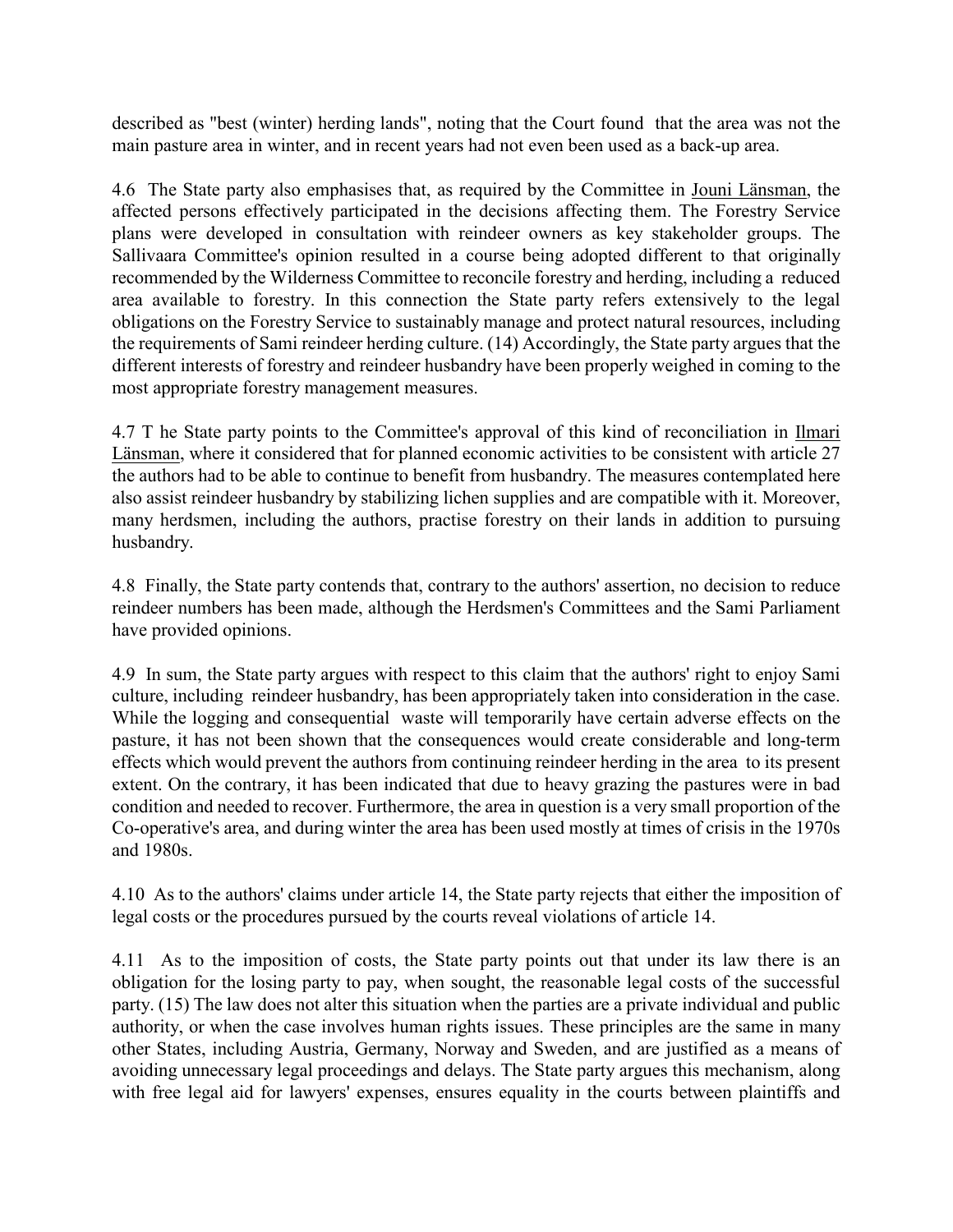defendants. The State party notes however that, from 1 June 1999, an amendment to the law will permit a court ex officio to reduce a costs order that would otherwise be manifestly unreasonable or inequitable with regard to the facts resulting in the proceedings, the position of the parties and the significance of the matter.

4.12 In the present case, the award of costs against the authors was 10,000 Finnish marks lower than the sum of 83,765.59 Finnish marks actually sought by the Forestry Service.

4.13 As to the procedure adopted by the Court of Appeal, the State party argues that under its law (as it then was), it is not for the parties to decide on an oral hearing, but for the court to arrange one where it was necessary to assess the reliability and weight of oral witness statements taken in the district court. As to the refusal to make an on-site inspection, the Court considered, after the full oral hearing and evidence, that such an inspection would not provide any further relevant evidence. The District Court records of inspection were not in dispute, and accordingly an inspection was not necessary. The State party notes that a witness could go and see the relevant area, and such a visit cannot have jeopardised the interests of justice. However, the Court's judgement does not show whether the witness had in fact gone to the forest, or how decisive that evidence was. The authors also had a witness familiar with the forest in question.

4.14 As to the observations on the Jouni Länsman case submitted by the Forestry Service after the expiry of the appeal time limit, the State party notes that this occurred simply because the Committee's Views were delivered after that point. The Forestry Service letter contained only factual description of the decision and no detailed comment, (16) and the State party therefore considered it manifestly unnecessary to request comments from the other party. The State party notes that the court could in any event have taken the Committee's Views into account ex officio as a source of law, and that both parties could have commented on the Views in the oral hearing.

4.15 The State party rejects the authors' contentions that there is no right to an effective remedy, in breach of article 2. The Covenant is directly incorporated into Finnish law and can be (and was) directly pleaded before all levels of the courts. Any first instance decision may be appealed, while appellate judgements may only be appealed with leave. This is granted only when necessary to ensure consistent court practice, when there is a procedural or other fault requiring annulment of the lower decision, or where other weighty reasons exist. Here, two full instances gave comprehensive consideration to the authors' claims and arguments.

4.16 As to the general claims of harassment and interference, the State party observes that the Forestry Service reported to the police a suspected offence of unauthorized felling of timber on State land by one author's husband. While the matter is still under police investigation, the author in question has paid the Forestry Service compensation for the damage and costs of investigation. However, these matters have not affected the Forestry Service's conduct in the issues raised by the communication.

# The authors' response to the State party's submissions

5.1 The authors responded to the State party's submissions on 10 October 1999.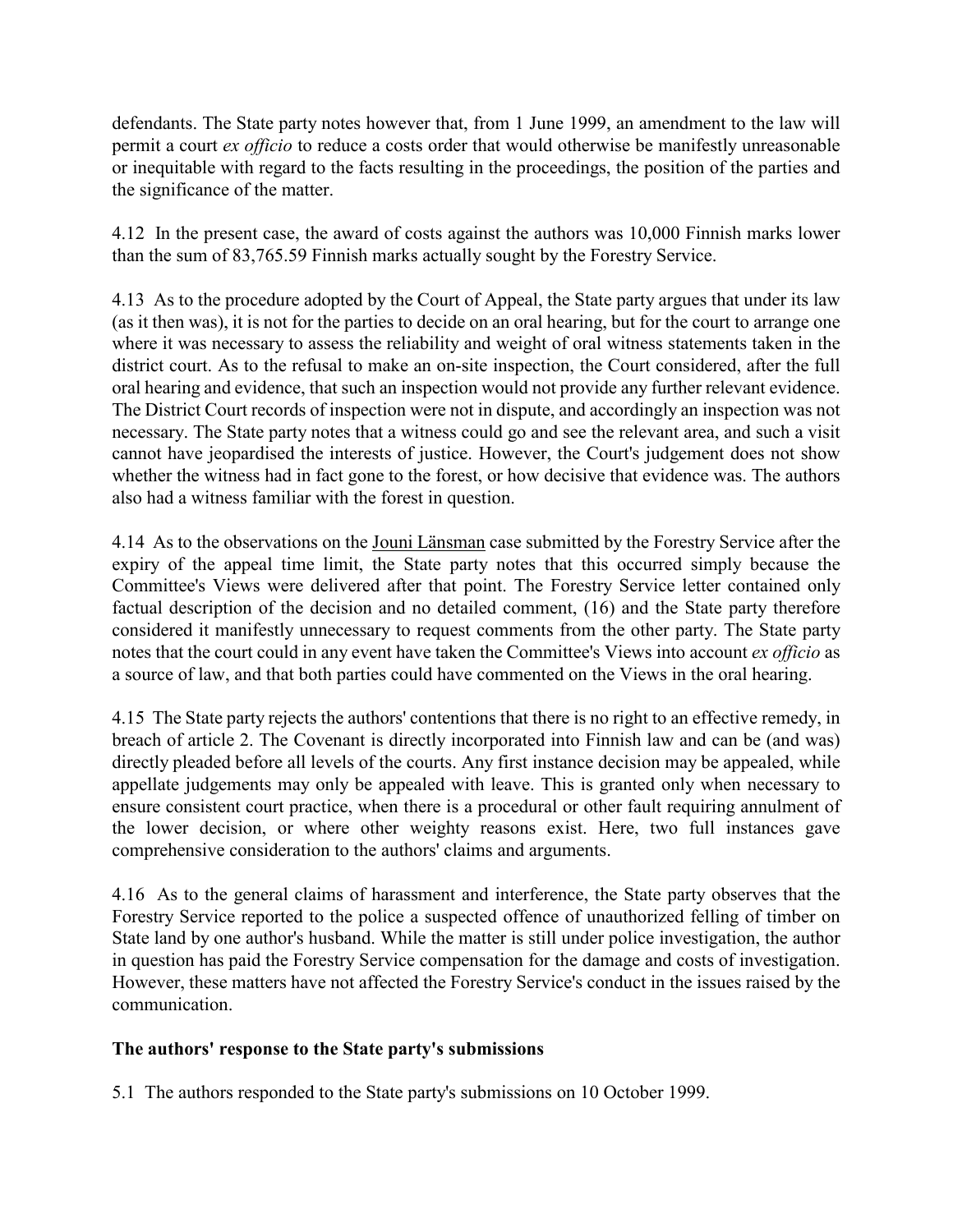5.2 As to the admissibility of the communication, the authors state that they did not seek remedies for the logging in the Mirhaminmaa area, concentrating in the Court of Appeal on defending the District Court's decision on the Kariselkä area.

5.3 As to the merits, the authors argue, however, that the logging of the Mirhaminmaa area immediately and necessarily affect the authors' article 27 rights. This logging in the best winterlands of the Co-operative increasingly encroaches on the authors' husbandry and increases the strategic significance of the Kariselkä area for herding, and should therefore be taken into account. The Kariselkä area becomes especially crucial during crisis situations in winter and spring, when the reindeer are suffering from lack of nourishment due to the paucity of such areas. The authors argue that the Kariselkä area's significance has also increased since other activities in the area limit the possibilities for herding, including large-scale gold mining, other mineral mining, large-scale tourism, and the operation of a radar station. They point out that the reduced amount of land available for herding after such encroachments has contributed to overgrazing of the remaining pastures. The authors point out that in any event the logging in the Kariselkä area has been undertaken.

5.4 The authors dispute the State party's observation that no decision aimed at reducing reindeer numbers has been made, and in substantiation submit the text of a decision of the Ministry of Agriculture and Forestry, dated 13 November 1997 which entered into effect on 1 June 1998, reducing the Sallivaara herd by 500 head from 9,000 to 8,500 animals. This reduction was a consequence of poor pasture conditions (itself acknowledged by the State party), while the Court of Appeal allegedly concluded that the pastures were sufficient and in good condition. The authors also object to the State party's reference to the authors' own logging activities, stating these were necessary to secure their subsistence in poor economic conditions and were in any event not comparable in scale to the logging undertaken by the State party.

5.5 As to the State party's arguments on the issues raised under article 14 in the communication, the authors clarify, on the issue of the award of legal costs, that the now amended and more flexible regime regarding costs did not apply to them. That amendment was made partly as a result of the filing of this communication. The authors point out that the Forestry Authority, in enforcing the award of costs, publicly announced that it sought to "prevent unnecessary trials". However, the fact that the authors prevailed at first instance demonstrates that this trial at least could not be considered

unnecessary.

5.6 On the issue of the oral hearing and failure to undertake an on-site inspection by the Court of Appeal, the authors note that, while an oral hearing was at the time exceptional, they do no object to the oral hearing as such but to the proceedings as a whole. The overall proceedings were unfair, because whereas an oral hearing was granted, an on-site inspection was denied. The authors contend that the request for an on-site inspection was denied by the Court before all witnesses at the hearing had been heard. In any case, according to Finnish procedure an on-site inspection should have been carried out before the main hearing. The authors also contend that the records of inspection (comprising one page of minutes and some photographs) do not and cannot replace an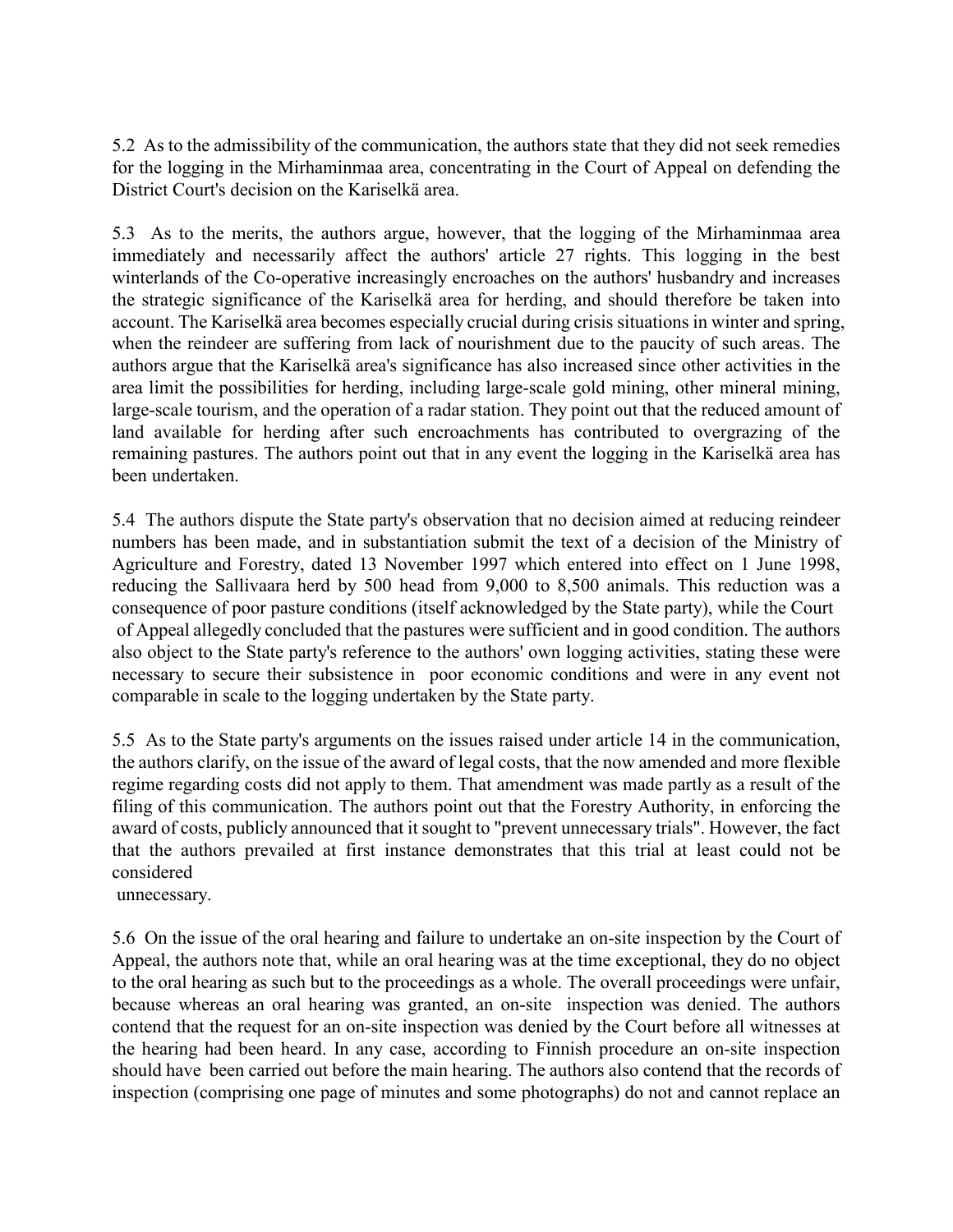on-site inspection lasting a day.

5.7 As to the submissions by the Forestry Service to the Court of Appeal after the expiry of time, the authors state that the submissions included the Committee's Jouni Länsman Views and a brief. At the commencement of the oral hearing, the authors sought to provide the decision to the Court and were informed that the Forestry Service had already provided it. The Court did not mention the brief, which did not come to the notice of the authors during the hearings. According to the authors, the brief included an incorrect interpretation of the Committee's Views, as shown by the translation supplied by the State party. It could not mean, as the Forestry Service claimed, that no violation of the Covenant had occurred in the present case. The two cases were clearly different, as the Jouni Länsman Views rested on the treatment afforded in that case by the national courts, which in the present case was still continuing. The authors consider the brief had a relevant impact on the Court's decision, and the authors were unable to respond to it, in violation of their rights under article 14. That violation was not cured by the Supreme Court, which denied leave to appeal. Article 27 was also violated as the logging proceeded as a consequence of proceedings conducted in breach of article 14.

5.8 On 7 August 2001, the authors supplied a further decision of the Ministry of Agriculture of 17 January 2000 to reduce the Sallivaara Co-operative's herd by a further 1,000 head (from 8,500 to 7,500 animals) on account of poor pasture condition. This constitutes a 17 per cent reduction in the total size of the herd in two and a half years.

## Issues and proceedings before the Committee

6.1 Before considering any claim contained in a communication, the Human Rights Committee must, in accordance with rule 87 of its rules of procedure, decide whether or not it is admissible under the Optional Protocol to the Covenant.

6.2 As the authors' complaints do not relate to the Mirhaminmaa area per se, it is not necessary for the Committee to pronounce on the arguments on admissibility adduced by the State party related to this area.

6.3 As to the authors' claim of inappropriate interference by the municipality of Inari, the Committee considers that, in circumstances where the legal proceedings subject to attempted interference were in fact pursued, the authors have failed to substantiate their arguments that these facts give rise to a violation of a right contained in the Covenant.

6.4 As to the authors' claims that they suffered harassment and intimidation in the course of the proceedings in that the Forestry Authority convened a public meeting to criticise the authors and made an unfounded allegation of theft, the authors have failed to detail their allegations in this regard. The lack of any materials in substantiation beyond those allegations themselves leaves the Committee unable to properly consider the substance of the allegations and their effects on the proceedings. Accordingly, this part of the communication has not been substantiated sufficiently, for purposes of admissibility, and is inadmissible under article 2 of the Optional Protocol.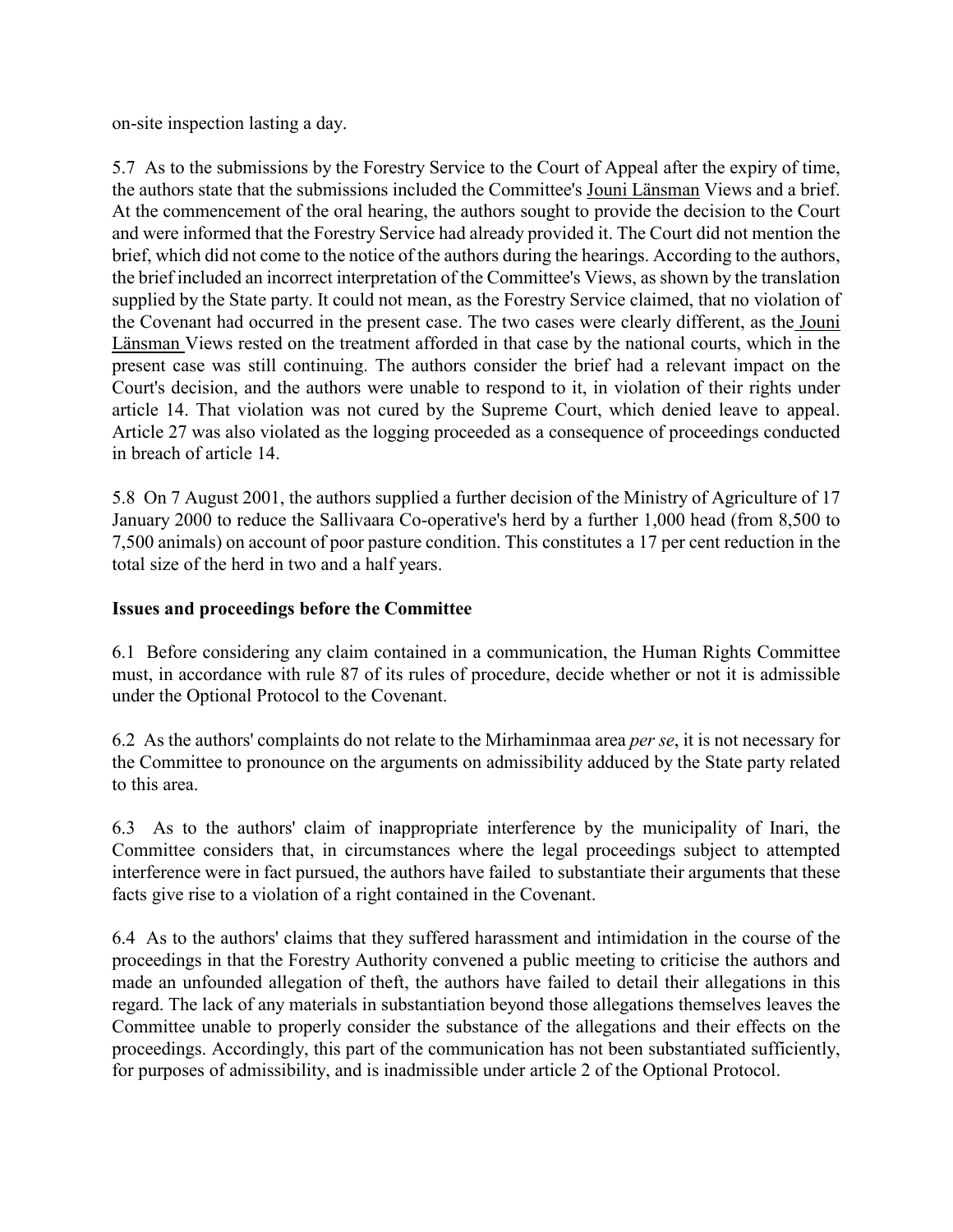7.1 The Committee finds the remaining portions of the communication admissible and proceeds to a consideration of the merits. The Committee has considered the communication in the light of all the information made available to it by the parties, as required by article 5, paragraph 1, of the Optional Protocol.

7.2 As to the authors' argument that the imposition of a substantial award of costs against them at the appellate level violated their rights under article 14, paragraph 1, to equal access to the courts, the Committee considers that a rigid duty under law to award costs to a winning party may have a deterrent effect on the ability of persons who allege their rights under the Covenant have been violated to pursue a remedy before the courts. In the particular case, the Committee notes that the authors were private individuals bringing a case alleging breaches of their rights under article 27 of the Covenant. In the circumstances, the Committee considers that the imposition by the Court of Appeal of substantial costs award, without the discretion to consider its implications for the particular authors, or its effect on access to court of other similarly situated claimants, constitutes a violation of the authors' rights under article 14, paragraph 1, in conjunction with article 2 of the Covenant. The Committee notes that, in the light of the relevant amendments to the law governing judicial procedure in 1999, the State party's courts now possess the discretion to consider these elements on a case by case basis.

7.3 As to the authors' claims under article 14 that the procedure applied by the Court of Appeal was unfair in that an oral hearing was granted and an on-site inspection was denied, the Committee considers that, as a general rule, the procedural practice applied by domestic courts is a matter for the courts to determine in the interests of justice. The onus is on the authors to show that a particular practice has given rise to unfairness in the particular proceedings. In the present case, an oral hearing was granted as the Court found it necessary to determine the reliability and weight to be accorded to oral testimony. The authors have not shown that this decision was manifestly arbitrary or otherwise amounted to a denial of justice. As to the decision not to pursue an on-site inspection, the Committee considers that the authors have failed to show that the Court of Appeal's decision to rely on the District Court's inspection of the area and the records of those proceedings injected unfairness into the hearing or demonstrably altered the outcome of the case. Accordingly, the Committee is unable to find a violation of article 14 in the procedure applied by the Court of Appeal in these respects.

7.4 As to the author's contention that the Court of Appeal violated the authors' right to a fair trial contained in article 14, paragraph 1, by failing to afford the authors an opportunity to comment on the brief containing legal argument submitted by the Forestry Authority after expiry of filing limits, the Committee notes that it is a fundamental duty of the courts to ensure equality between the parties, including the ability to contest all the argument and evidence adduced by the other party. (17) The Court of Appeal states that it had "special reason" to take account of these particular submissions made by the one party, while finding it "manifestly unnecessary" to invite a response from the other party. In so doing, the authors were precluded from responding to a brief submitted by the other party that the Court took account of in reaching a decision favourable to the party submitting those observations. The Committee considers that these circumstances disclose a failure of the Court of Appeal to provide full opportunity to each party to challenge the submissions of the other, thereby violating the principles of equality before the courts and of fair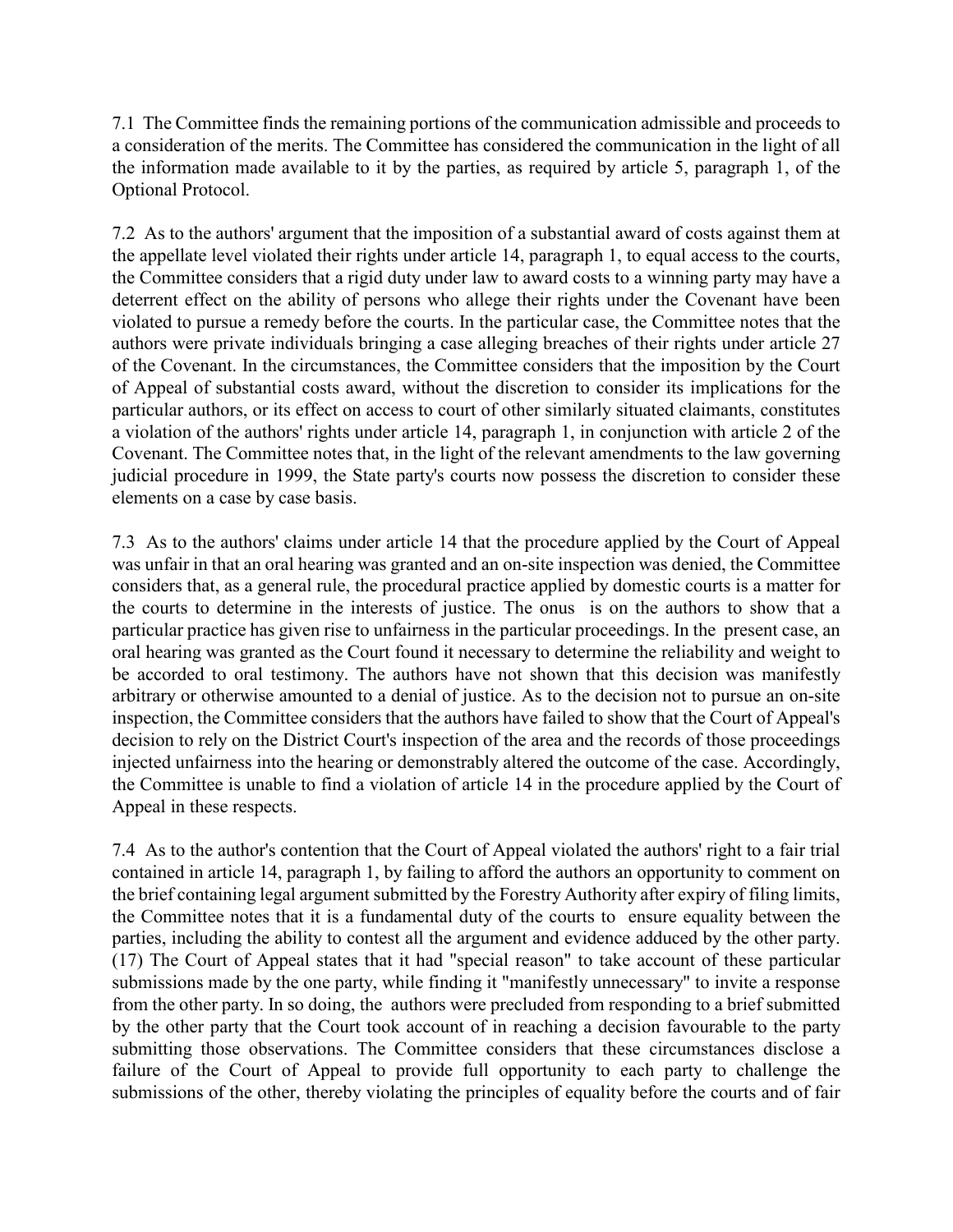trial contained in article 14, paragraph 1, of the Covenant.

7.5 Turning to the claim of a violation of article 27 in that logging was permitted in the Kariselkä area, the Committee notes that it is undisputed that the authors are members of a minority culture and that reindeer husbandry is an essential element of their culture. The Committee's approach in the past has been to inquire whether interference by the State party in that husbandry is so substantial that it has failed to properly protect the authors' right to enjoy their culture. The question therefore before the Committee is whether the logging of the 92 hectares of the Kariselkä area rises to such a threshold.

7.6 The Committee notes that the authors, and other key stakeholder groups, were consulted in the evolution of the logging plans drawn up by the Forestry Service, and that the plans were partially altered in response to criticisms from those quarters. The District Court's evaluation of the partly conflicting expert evidence, coupled with an on-site inspection, determined that the Kariselkä area was necessary for the authors to enjoy their cultural rights under article 27 of the Covenant. The appellate court finding took a different view of the evidence, finding also from the point of view of article 27, that the proposed logging would partially contribute to the long-term sustainability of reindeer husbandry by allowing regeneration of ground lichen in particular, and moreover that the area in question was of secondary importance to husbandry in the overall context of the Collective's lands. The Committee, basing itself on the submissions before it from both the authors and the State party, considers that it does not have sufficient information before it in order to be able to draw independent conclusions on the factual importance of the area to husbandry and the long-term impacts on the sustainability of husbandry, and the consequences under article 27 of the Covenant. Therefore, the Committee is unable to conclude that the logging of 92 hectares, in these circumstances, amounts to a failure on the part of the State party to properly protect the authors' right to enjoy Sami culture, in violation of article 27 of the Covenant.

7.7 In the light of the Committee's findings above, it is not necessary to consider the authors' additional claims brought under article 2 of the Covenant.

8.1 The Human Rights Committee, acting under article 5, paragraph 4, of the Optional Protocol to the International Covenant on Civil and Political Rights, is of the view that the facts before it reveal of a violation by Finland of article 14, paragraph 1, taken in conjunction with article 2 of the Covenant, and additionally a violation of article 14, paragraph 1, of the Covenant taken alone.

8.2 Pursuant to article 2, paragraph 3 (a), of the Covenant, the Committee considers that the authors are entitled to an effective remedy. In terms of the award of costs against the authors, the Committee considers that as the costs award violated article 14, paragraph 1, of the Covenant and, moreover, followed proceedings themselves in violation of article 14, paragraph 1, the State party is under an obligation to restitute to the authors that proportion of the costs award already recovered, and to refrain from seeking execution of any further portion of the award. As to the violation of article 14, paragraph 1, arising from the process applied by the Court of Appeal in handling the brief submitted late by the Forestry Service (para. 7.4), the Committee considers that, as the decision of the Court of Appeal was tainted by a substantive violation of fair trial provisions, the State party is under an obligation to reconsider the authors' claims. The State party is also under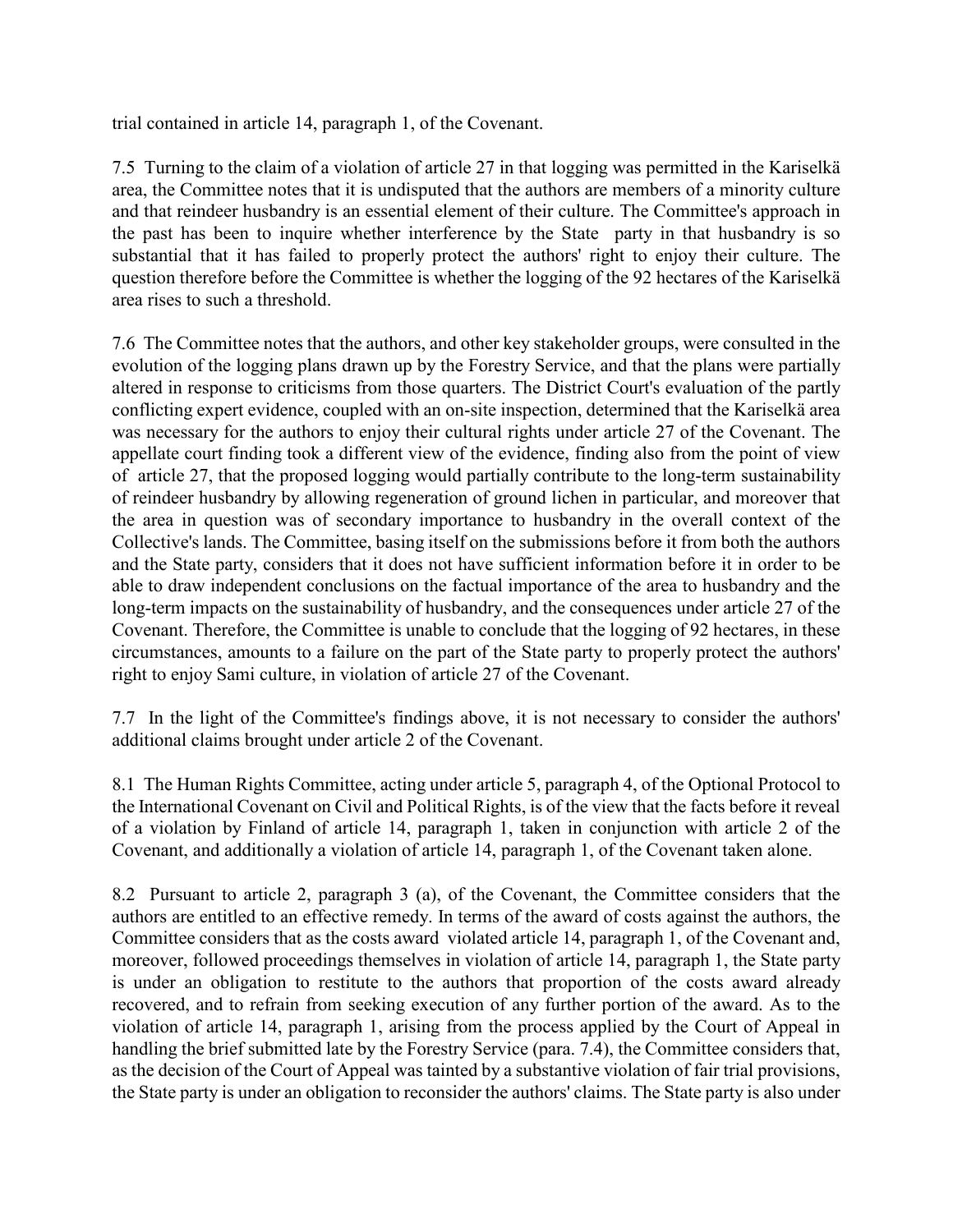an obligation to ensure that similar violations do not occur in the future.

9. Bearing in mind that, by becoming a State party to the Optional Protocol, the State party has recognized the competence of the Committee to determine whether there has been a violation of the Covenant or not and that, pursuant to article 2 of the Covenant, the State party has undertaken to ensure to all individuals within its territory and subject to its jurisdiction the rights recognized in the Covenant to provide an effective and enforceable remedy in case a violation has been established, the Committee wishes to receive from the State party, within 90 days, information about the measures taken to give effect to its Views. The State party is requested also to give publicity to the Committee's Views.

\*\* Under rule 85 of the Committee's rules of procedure, Mr. Martin Scheinin did not participate in the examination of the case.

\*\*\* The texts of a concurring individual opinion signed by Mr. Prafullachandra Natwarlal Bhagwati, and of a partly dissenting opinion signed by Mr. Abdelfattah Amor, Mr. Nisuke Ando, Ms. Christine Chanet, Mr. Eckart Klein, Mr. Ivan Shearer and Mr. Max Yalden are appended to this document.

[Adopted in English, French and Spanish, the English text being the original version. Subsequently to be issued also in Arabic, Chinese and Russian as part of the Committee's annual report to the General Assembly.]

## **Notes**

 $\overline{\phantom{a}}$  , where  $\overline{\phantom{a}}$ 

3. Sara v. Finland (Communication 431/1990), Kitok v. Sweden (Communication 197/1985), Ominayak v. Canada (Communication 167/1984), Ilmari Länsman v. Finland (Communication 511/1992); and moreover the Committee's General Comments 23 (50).

<sup>\*</sup> The following members of the Committee participated in the examination of the present communication: Mr. Abdelfattah Amor, Mr. Nisuke Ando, Mr. Prafullachandra Natwarlal Bhagwati, Ms. Christine Chanet, Mr. Maurice Glèlè Ahanhanzo, Mr. Louis Henkin, Mr. Ahmed Tawfik Khalil, Mr. Eckart Klein, Mr. David Kretzmer, Mr. Rajsoomer Lallah, Ms. Cecilia Medina Quiroga, Mr. Rafael Rivas Posada, Sir Nigel Rodley, Mr. Ivan Shearer, Mr. Hipólito Solari Yrigoyen and Mr. Maxwell Yalden.

<sup>1.</sup> Sara et al. v. Finland, Communication 431/1990.

<sup>2.</sup> The State party points out that the 92 hectare area amounts to some 3 per cent of the 6,900 hectares of the Co-operative's lands used for forestry.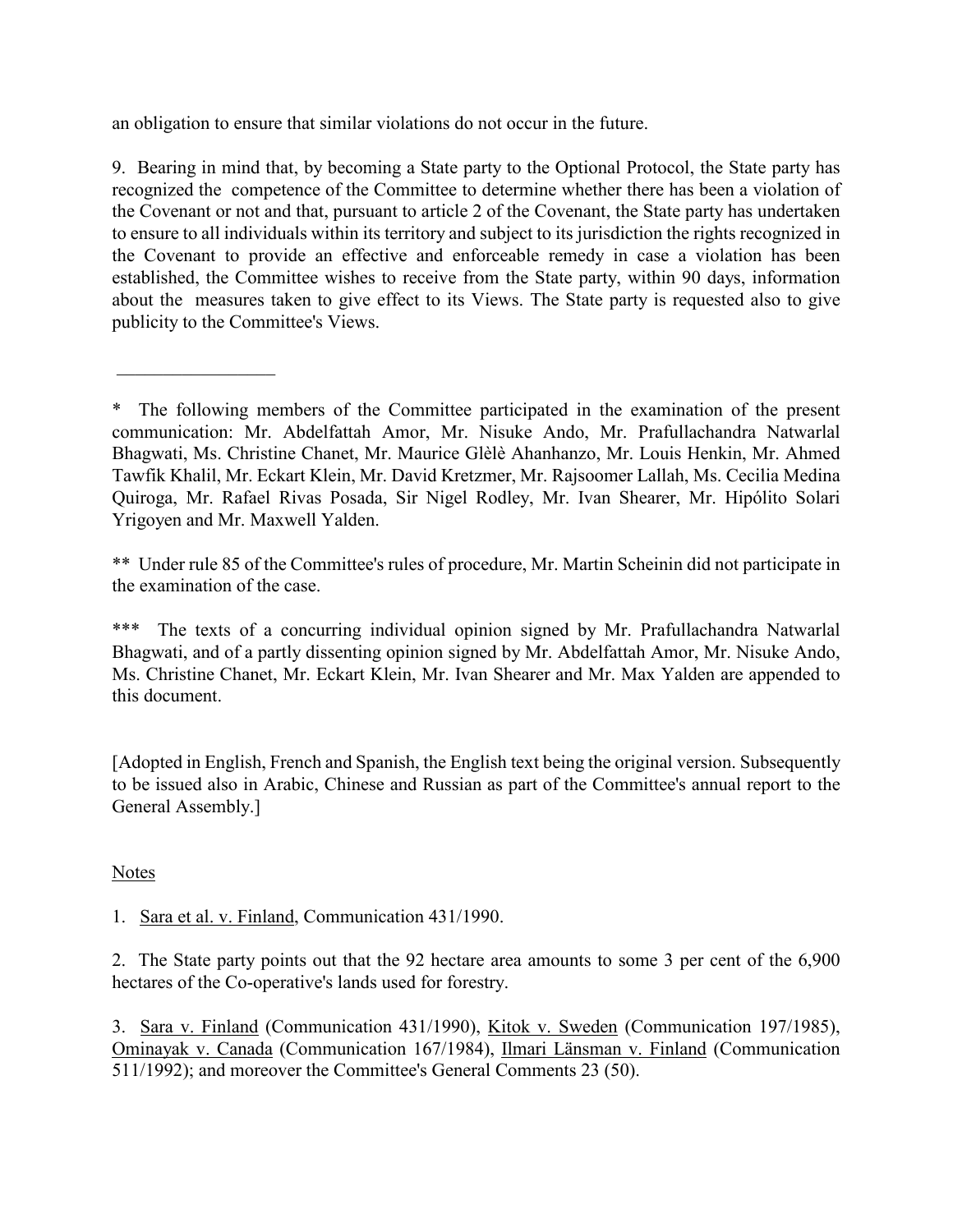4. Costs, for which the authors were jointly liable, totalled 73,965.28 Finnish marks, with 11 per cent annual interest.

5. Communication 671/1995.

6. The complaint had been submitted almost three years earlier.

7. No information is provided on whether the Forestry Service is pursuing the outstanding portion of costs awarded to it (some 55,000 Finnish marks).

8. The authors were also represented pro bono throughout the proceedings.

9. Communication 24/1977.

10. Communication 511/1992.

11. Alta case, Norwegian Supreme Court, 26 February 1982, and G. and E. v. Norway, Application No. 9278/1981 and 9415/1981 (joined), Decisions and Reports of the European Commission of Human Rights, Vol. 35.

12. Communication 671/1995.

13. The State party notes that another Co-operative had proposed this form of logging in their area in order to stimulate lichen growth.

14. The State party refers to s.2, Act on the National Forestry and Park Service 1993; s.11, Decree on the Finnish Forestry and Park Service 1993; and documentation of the Ministry of Agriculture and Forestry's working group on reindeer husbandry.

15. Chapter 21, section 1, Code of Judicial Procedure 1993.

16. The full text of the relevant parts of the letter reads: "The decision of the Human Rights Committee concerns the communication made by the authors who consider that their case was not duly considered by the Finnish courts and that the outcome of the case was not correct. The Human Rights Committee rejected the communication considering that the Supreme Court came to the right conclusion. At the same time the Human Rights Committee found that the logging executed and planned by the National Forest and Park Service in the Angeli area did not constitute a denial of the

 authors' right to practice reindeer herding as a part of their cultural heritage in accordance with article 27 of the Covenant on Civil and Political Rights. Since the Human Rights Committee came to the same conclusion as the Supreme Court, the decision supports the observations of the National Forest and Park Service."

17. In Jansen-Gielen v. The Netherlands (Communication 846/1999), the Committee stated: "Consequently, it was the duty of the Court of Appeal, which was not constrained by any prescribed time limit to ensure that each party could challenge the documentary evidence which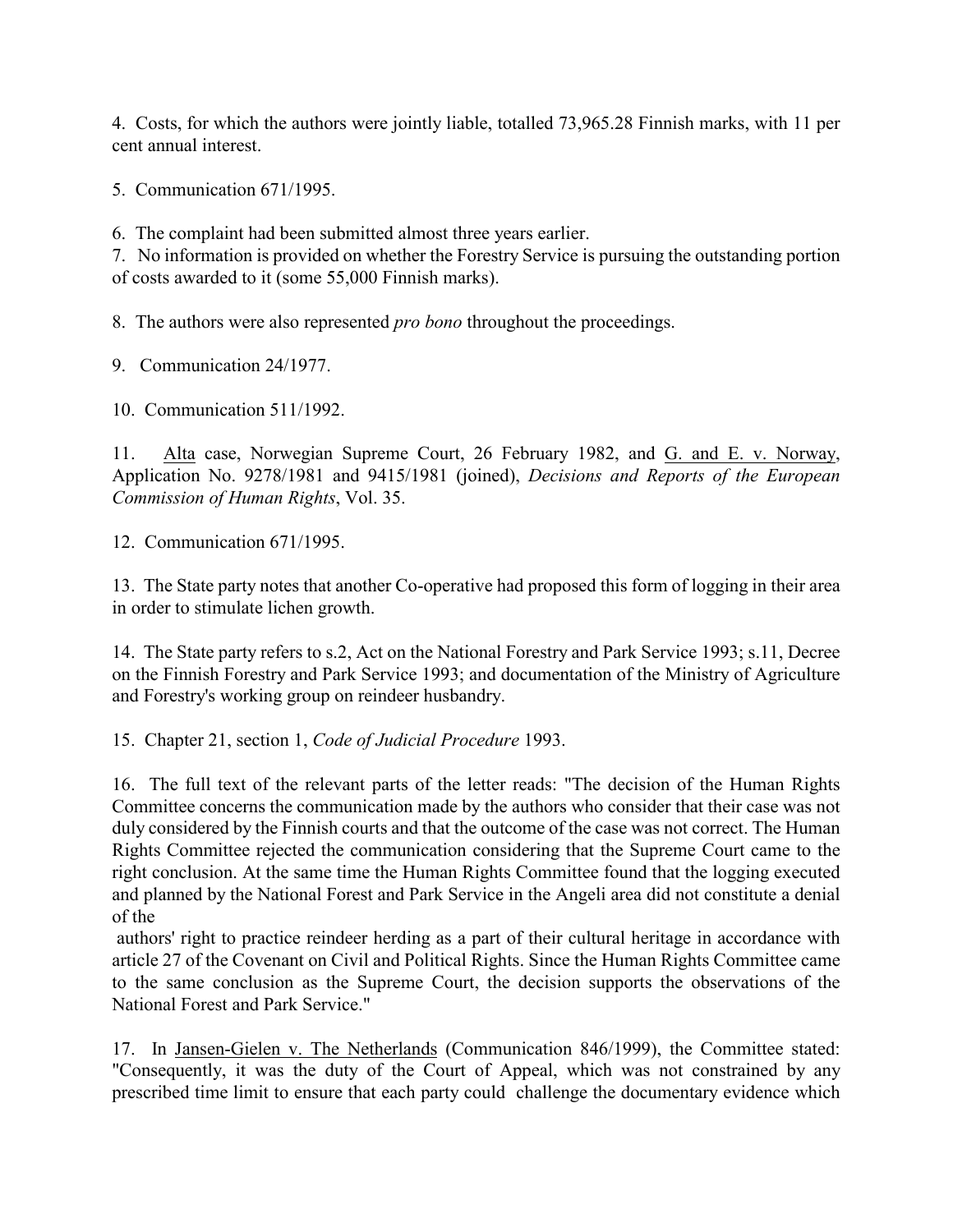the other filed or wished to file and, if need be, to adjourn proceedings. In the absence of the guarantee of equality of arms between the parties in the production of evidence for the purposes of the hearing, the Committee finds a violation of article 14, paragraph 1 of the Covenant.".

#### Appendix

#### Individual opinion of Committee member Prafullachandra N. Bhagwati (concurring)

I have gone through the text of the views expressed by the majority members of the Committee. I agree with those views save in respect of paragraph 7.2 and, partly, in respect of paragraph 8.2. Since I am in substantial agreement with the majority on most of the issues, I do not think it necessary to set out the facts again in my opinion and I will therefore straightaway proceed to discuss my dissenting opinion in regard to paragraphs 7.2 and 8.2.

So far as the alleged violation of article 14, paragraph 1, in conjunction with article 2, by the imposition of substantial costs is concerned, the majority members have taken the view that such imposition, on the facts and circumstances of the case, constitutes a violation of those articles. While some of the members have expressed a dissenting view, I agree with the majority view but I would reason in a slightly different way.

It is clear that under the law as it then stood, the Court had no discretion in the matter of award of costs. The Court was under a statutory obligation to award costs to the winning party. The Court could not tailor the award of costs – even refuse to award costs – against the losing party taking into account the nature of the litigation, the public interest involved, and the financial condition of the party. Such a legal provision had a chilling effect on the exercise of the right of access to justice by none too wealthy litigants, and particularly those pursuing an actio popularis. The imposition of substantial costs under such a rigid and blind-folded legal provision in the circumstances of the present case, where two members of the Sami tribe were pursuing public interest litigation to safeguard their cultural rights against what they felt to be a serious violation, would, in my opinion, be a clear violation of article 14, paragraph 1, in conjunction with article 2. It is a matter of satisfaction that such a situation would not arise in the future, because we are told that the law in regard to the imposition of costs has since been amended. Now the Court has a discretion whether to award costs at all to the winning party, and, if so, what the amount of such costs should be depending upon various circumstances such as those I have mentioned above.

So far as paragraph 8.2 is concerned, I would hold that the authors are entitled to the relief set out in paragraph 8.2 in regard to the costs, not only because the award of costs followed upon the proceedings in the appellate Court which were themselves in violation of article 14, paragraph 1, for the reasons set out in paragraph 7.4, but also because the award of costs was itself in violation of article 14, paragraph 1, read in conjunction with article 2, for the reasons set out in paragraph 7.2. I entirely agree with the rest of paragraph 8.2

[signed] Prafullachandra N. Bhagwati